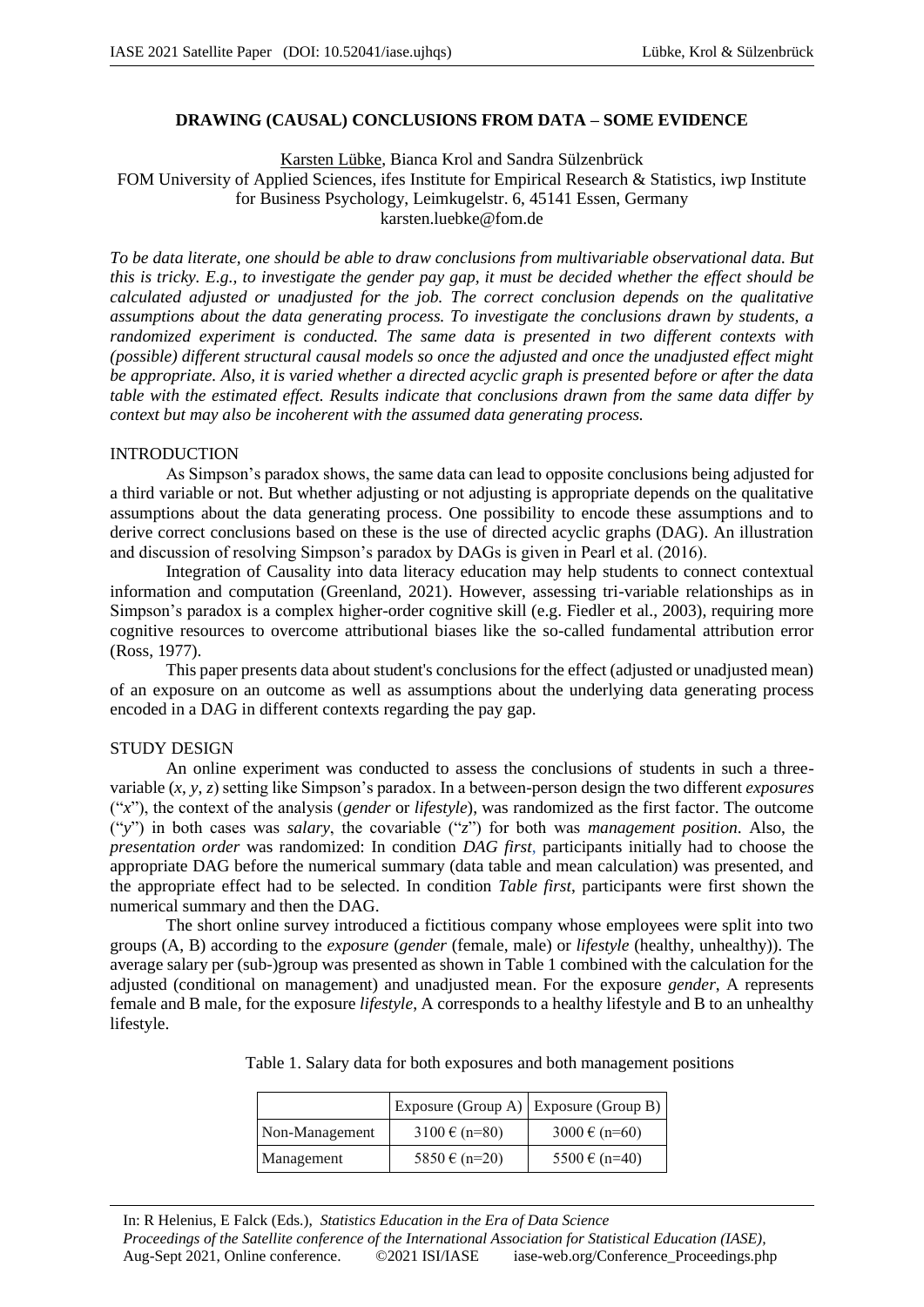The *Table task* was constructed so that unadjusted for management group, group A (female or healthy lifestyle, respectively) earned on average  $350 \text{ } \epsilon$  less than group B (male or unhealthy). However, since in both conditions (management and non-management) members of group A earned more than members of group B, the average pay adjusted for management for group A is  $175 \text{ } \infty$  higher than for group B. Therefore, as described in the Simpson's paradox, the sign of the effect changes. Participants were asked to indicate the effect on the salary of being in group A as compared to group B (average -350  $\epsilon$  or conditionally adjusted for job +175  $\epsilon$ ).

In the *DAG task*, participants were asked to choose which one of the two graphs presented in Figure 1 they thought was appropriate for the data generating process. Whereas in model A (left side of Figure 1), management is in the middle of a *chain* between exposure (*gender* or *lifestyle*) and outcome (salary), it is in the middle of a *fork* in model B (right side of Figure 1). So, in model A, being in management depends on the value of the exposure, whereas in model B the exposure depends on the value of management. Graph theory implies that one should not adjust for a mediator *Z* in a chain to determine the total causal effect (model A) of *X* on *Y*, whereas one should adjust for a confounder *Z*  (middle of fork) like in model B, see e.g. Pearl et al. (2016).

It should be noted that the *true* model cannot be derived or verified by data alone. However, for the exposure *gender* only model A (management as a descendant of gender) is appropriate whereas for the exposure *lifestyle* both models might be regarded as true.



Figure 1. Directed Acyclic Graph for Salary Data, with the chain model A on the left and the fork model B on the right side.

Additionally, we checked if the conclusions of participants were consistent, i.e., if those who chose the adjusted mean for the presented table also chose model B (management as a confounder) and those who chose the unadjusted mean were consistent by choosing model A (management as mediator).

The online survey was presented to employees of a broad range of industries, additionally being part-time or full-time students of business economics and business psychology. They received course credit for participating in the study.

After having received general information about the study and given consent to participate, participants were randomly allocated to the four experimental conditions, which were presented on different landing pages. These four experimental conditions resulted from combining the two randomized experimental factors *exposure* (*gender* or *lifestyle*) and *order of task presentation* (*DAG first* or *Table first*).

### RESULTS

For the four different experimental conditions, we collected data from  $n = 187$  students who finished the survey. No response was excluded from the analysis. Data and R code to reproduce the analysis is available from https://github.com/luebby/IASE-Satelite. Due to the implemented randomization approach, sample sizes for the different groups varied between 44 to 50. Of the respondents, 69 % regarded themselves as female (31 % as male, no other). Participants were between 19 to 45 years old, with a mean age of 26.6 years (sd = 4.6). Altogether, 12 % held a management position, 88 % indicated that they follow a healthy lifestyle.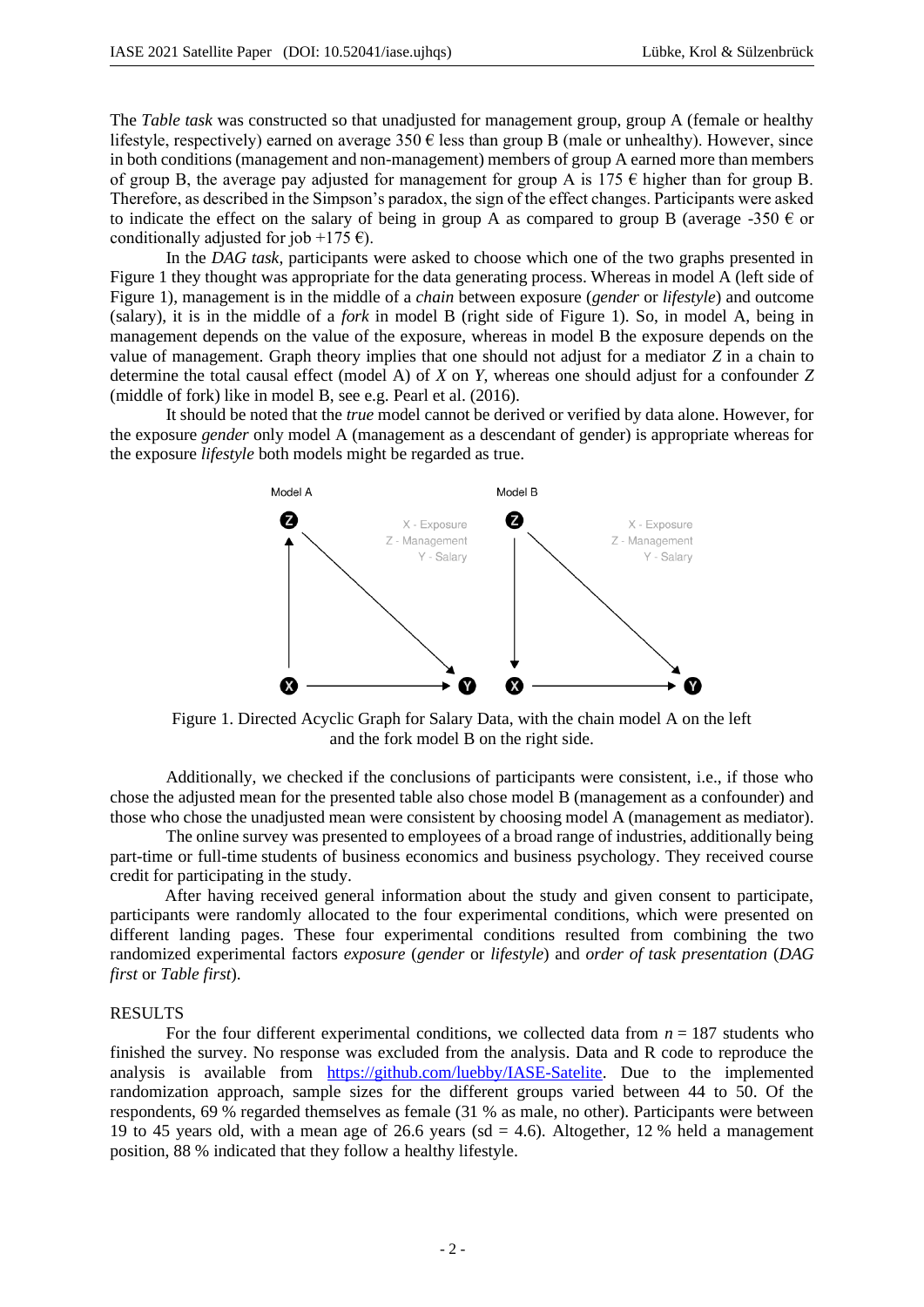As expected, there was a statistically discernible difference for the estimated effect regarding the *exposure*. For *gender*, 70 % chose the unadjusted mean, i.e. less payment for female employees, whereas for *lifestyle,* 64 % regarded the adjusted mean, i.e. the higher salary for a healthy lifestyle, as the correct effect. Not aggregated results are given in Table 2. Note that for both exposures the arguably correct answer (unadjusted mean for *gender*, adjusted mean for *lifestyle*) is chosen more often if the DAG is presented first.

| Exposure  | Order of task      | Adjusted | Unadjusted |
|-----------|--------------------|----------|------------|
| Gender    | <b>Table First</b> | 0.32     | 0.68       |
|           | <b>DAG</b> First   | 0.28     | 0.72       |
| Lifestyle | <b>Table First</b> | 0.57     | 0.43       |
|           | <b>DAG</b> First   | 0.70     | 0.30       |

| Table 2. Proportions of responses for the true effect |  |  |  |  |  |
|-------------------------------------------------------|--|--|--|--|--|
|-------------------------------------------------------|--|--|--|--|--|

For the chosen model (chain (A) or fork (B)) the results are given in Table 3. Aggregated across order of task, the proportion for chain is 72 % for *gender* and 58 % for *lifestyle*. Remember that for the *gender* setting, only a chain is appropriate, whereas, for *lifestyle*, both might be true with arguably B being more plausible.

Table 3. Proportions of responses for model choice

| Exposure  | Presentation | Fork | Chain |
|-----------|--------------|------|-------|
|           | Table first  | 0.32 | 0.68  |
| Gender    | DAG first    | 0.24 | 0.76  |
| Lifestyle | Table first  | 0.45 | 0.55  |
|           | DAG first    | 0.39 | 0.61  |

The consistency of both choices (adjusted or unadjusted mean as estimated effect and covariable management in the middle of a fork or a chain) is rather low as Table 4 reveals.

|             | Gender    |             | Lifestyle |
|-------------|-----------|-------------|-----------|
| Table first | DAG first | Table first | DAG first |
| 0.52        | 0.57      | 0.40        | 0.41      |

### DISCUSSION

The Covid-19 pandemic shows the importance of drawing correct (causal) conclusions from observational data in a multivariate world. "Thinking clearly about correlations and causation" (Rohrer, 2018) seems to be more important than ever. As expected, in our study the conclusions drawn from the same data differ by context as well as the graph of the assumed data generating process. However, the low internal consistency might be alarming (compare Table 4) but the first results regarding DAGs look promising without being statistically discernible. In the interpretation of the results, it should be noted that participants did not receive any formal training in causal inference yet.

The current study has several limitations that should be addressed in future studies and analyses. The target population analyzed is very narrow, so far only data from employees additionally being business psychology students is available. So far, we did not analyze if the choices are self-serving, for example, if men choose the adjusted mean more often than women as this would imply that men earn more than women. Also, the preferred conclusions based on the fictitious data follow some kind of folk